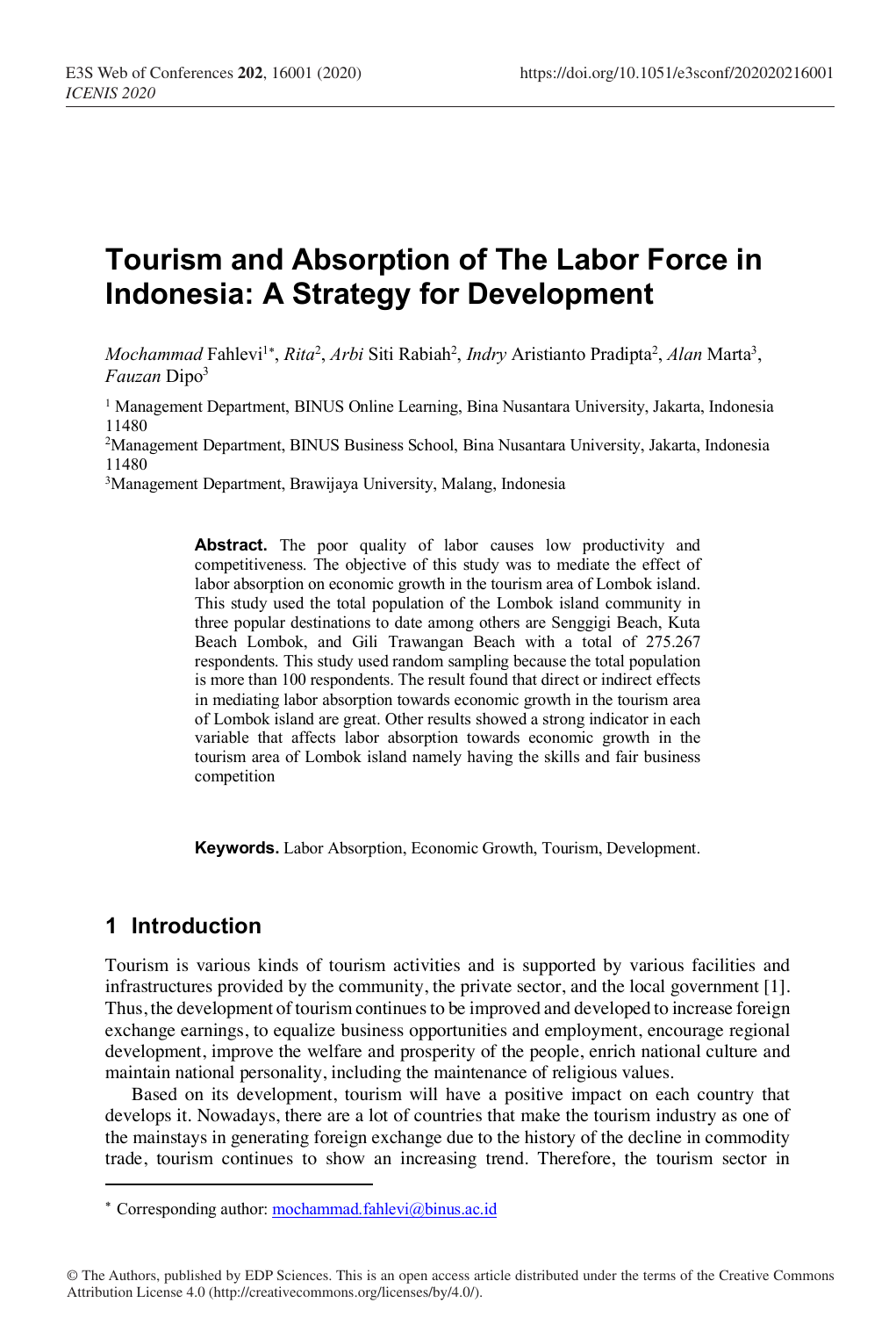Indonesia is a growing and developing industrial sector. In terms of national economic life, the development of tourism will have many positive impacts including the emergence of small industries that will bring prosperity to the people so they can lift the Indonesian nation in a higher political, social, economic, and cultural life [2].

For that reason, Indonesia must look at tourism trends in 2020, where world travel will reach 1.6 billion people and among them, 438 million people will visit the Asia Pacific region and 100 million people will visit China. Looking at the large number of tourists, Indonesia can offer its tourism attraction to bring the tourists to seize the tourism market share. Hence, it needs cooperation among the local community, entrepreneurs (investors), travel agents, and local governments in an integrated manner to make the maximum effort to develop tourism potential that consider the advantages and benefits of many people.

Tourism in Lombok Island is currently starting to improve from the north, middle to south sides. The purpose is to attract tourists, bring prosperity to the community, develop regional potential, and support economic growth. Tourism in this area includes various aspects namely facilities and infrastructure, such as hotels, travel, restaurants, representative airports, tourist objects and attractions, such as natural beauty, cultural attractions, and the diversity of flora and fauna. All of this is a potential that can be utilized to support the development of tourism and economic growth. Theoretically, stated that the longer the tourists stay in a tourist destination, the more money is spent in the tourist destination, at least for eating, drinking and lodging while staying in the area [3].

Economic growth always involves human resources as one of the agents of population growth, hence the population in a country is a major element in economic growth. The large population does not always guarantee the success of economic growth and even it can be a burden for the sustainability of economic growth. A large number of population and a disproportionate number of the availability of employment will cause some of the workingage population unemployed [4].

The increase in the wage level of labor further influences the increase in capital risk on the workforce so that there is a decrease in labor demand. As a result, some problems arise such as unemployment and income inequality. In short, economic growth tends to reduce the problem of poverty and income distribution only in the initial stages of development, then in the later stages, it will be the opposite [5].

Stated that the goals to be achieved by economic policymakers are low inflation and low unemployment at the same time, but often these two goals are conflicting [6]. According to him, there was a trade-off between inflation and unemployment. When it needs high output, it means that unemployment will be lower, because companies need more labor when they producing more. Conversely, the motive to increase the amount of output is driven by high demand, which also means that the price level is relatively high from the previous year (inflation). Thus, policymakers' actions to increase aggregate demand in the short term will reduce unemployment, but inflation increases. Conversely, a decrease in aggregate demand will increase unemployment, and inflation will decrease [7].

One of the tourism areas that are currently in the spotlight is the Mandalika Special Economic Zone (SEZ), which is expected to add a very large program and have an impact on economic growth namely open new job opportunities from the sports arena, entertainment, restaurants, homestays, hotels, and employees who work in the Mandalika Special Economic Zone so that it will provide benefits to increase employment for the people on Lombok island. Furthermore, it can also reduce unemployment and can create new business activities such as increasing the number of travel agents that can absorb labor directly or indirectly.

For the most popular marine tourism in the province of West Nusa Tenggara (NTB) are Senggigi and Gili Trawangan, where the district is a tourist destination in NTB. This area is the "second Bali" in Indonesia. There are lots of local and foreign tourists who come to this place. One of the most famous areas with beautiful beaches is Senggigi Beach and Gili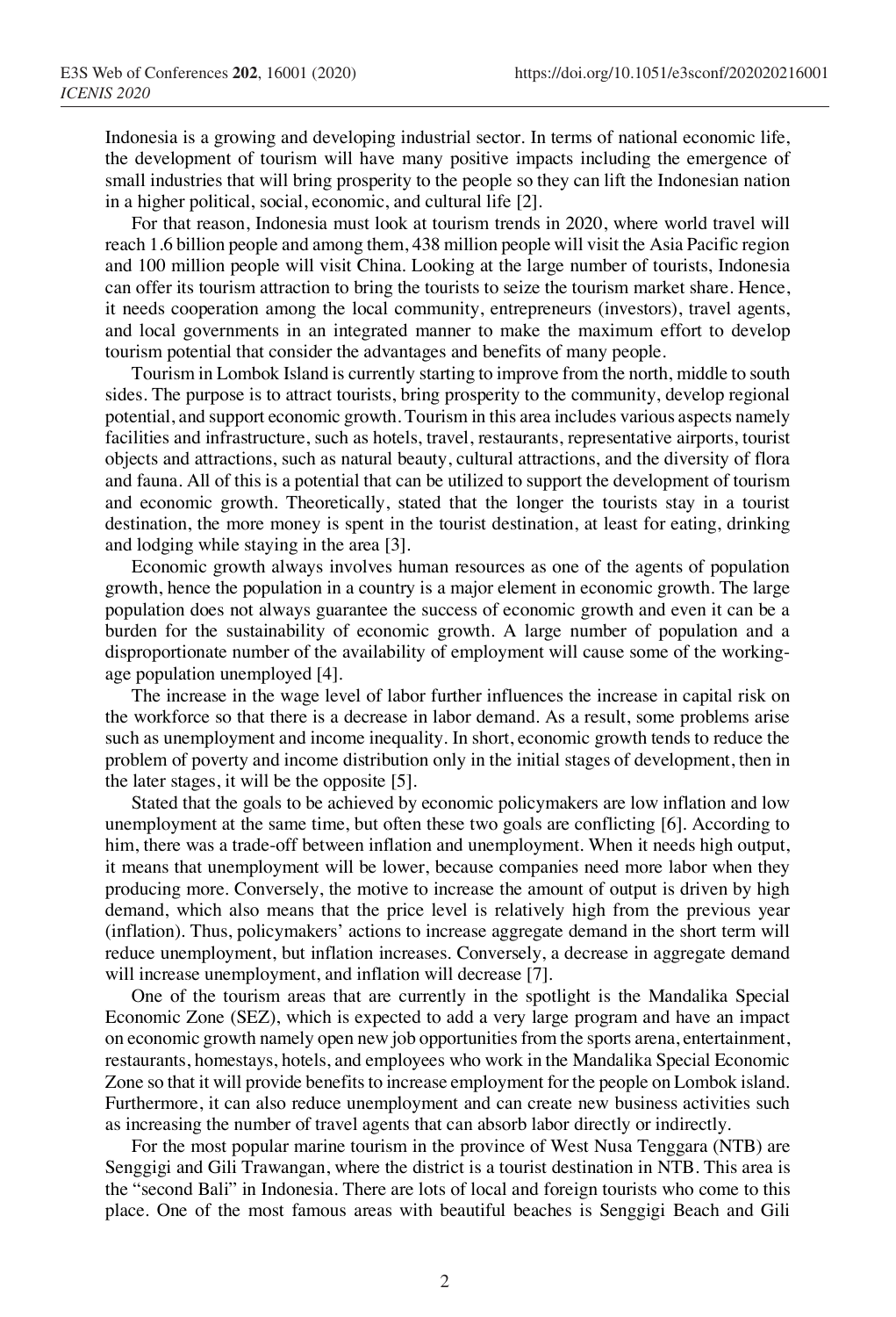Trawangan, a beach that offers the charm of large waves that have a length of 200 meters with a height of 4-5 meters making this beach as a place of interest for surfers from various countries, especially from America, Europe, and Australia [8].

# **2 Methodology**

The types of the data used by the researcher about employment for economic growth were primary and secondary data [9]. Explains primary data, "Primary sources are data sources that directly provide data to data collectors".

This research used primary data because the researcher collects the required data directly from the first object to be examined. After the data was collected, the data would be processed. Thus, it will become information for researchers about the state of the research object. The primary data in this research were the results of observations and interviews [10].

States, "Secondary sources are sources that do not directly provide data to data collectors" [9]. This research also used secondary data because researchers collected information from data that has been processed by other parties, such as information about problems of the Lombok island.

# **3 Result and Discussion**

The aim of this research is to mediate the effect of empoyment toward economic growth in the tourism area of Lombok Island. Through a sample of 100 respondents proportionally distributed in the area of Lombok Island, research instruments in the form of questionnaires with statement items arranged on a Likert scale of degree 5 were used to determine the opinions of respondents.

In the following section, the structural model is displayed, in which in Table 1, the relationship between the latent variables and indicators is presented. Table 2 presents the path coefficient values on the relationship between the latent variables.

*The relationship between the latent variables and indicators* 

The following Table 1 presents the results of the loading factor of the regression for each indicator.

| <b>Variable</b>          | <b>Indicator</b>                                | Original<br>sample | <b>Standard</b><br><b>Deviation</b> | Т-<br>statistic | Р-<br>value |
|--------------------------|-------------------------------------------------|--------------------|-------------------------------------|-----------------|-------------|
| Employment $(X)$         | $X_{11}$ : Having skills                        | 0.869              | 0.054                               | 16.073          | 0.000       |
|                          | $X_{\cdot\cdot}$ : Educated                     | 0.788              | 0.077                               | 10.193          | 0.000       |
|                          | $X$ : Trained                                   | 0.784              | 0.074                               | 10.659          | 0.000       |
| Economic<br>Growth $(Y)$ | $Y_{11}$ : Reducing poverty                     | 0.848              | 0.033                               | 25.863          | 0.000       |
|                          | $Y_{12}$ : Reducing<br>unemployment             | 0.836              | 0.042                               | 19.779          | 0.000       |
|                          | $Y_{\cdot\cdot}$ : Fair business<br>competition | 0.888              | 0.044                               | 20.100          | 0.000       |

**Table 1.** Loading factor values of the regression for each indicator

*Source: Researchers' data (processed)*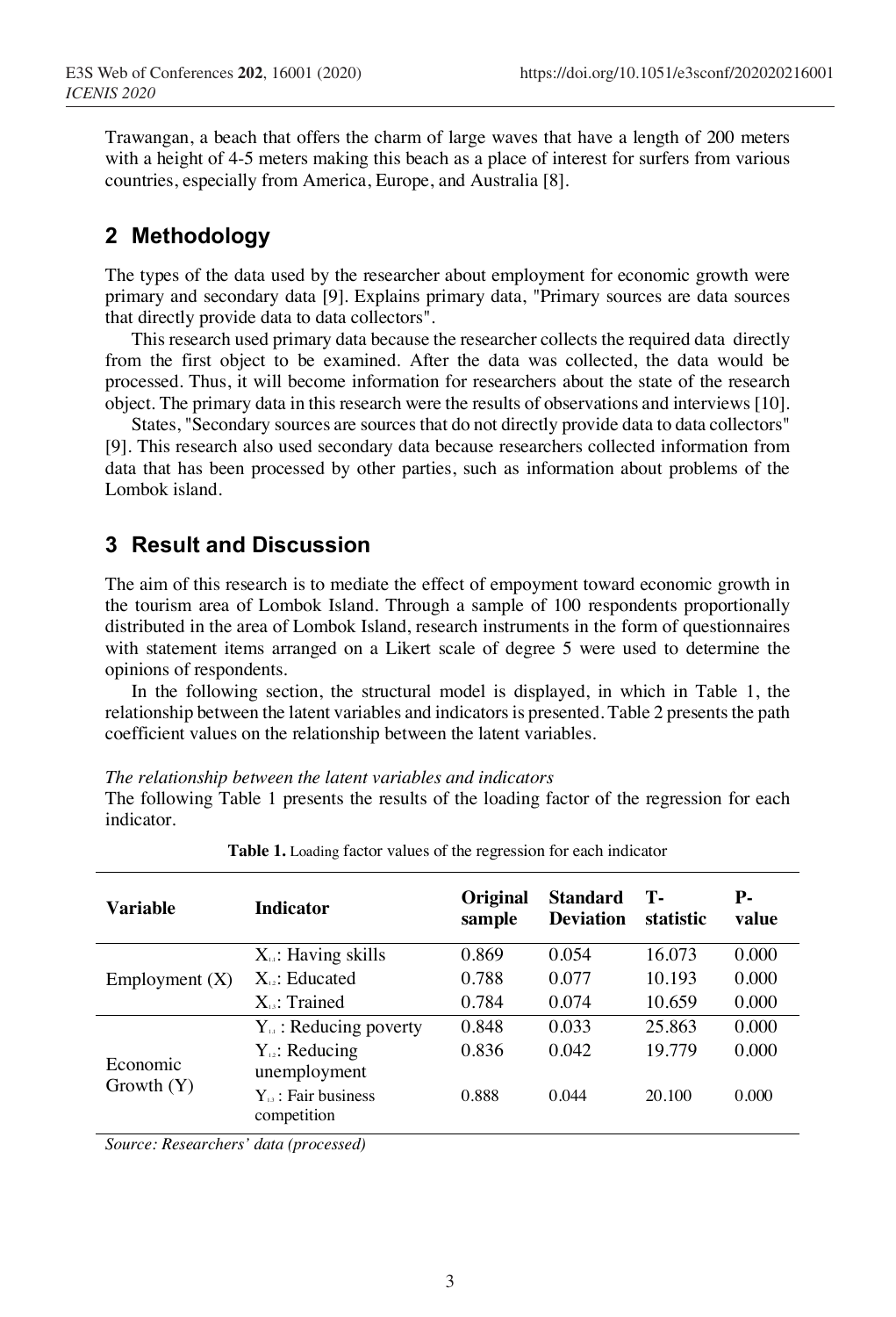Table 1 shows the relationship between the indicator and each latent variable. All indicators have a p-value of less or less than 0.05. This indicates that each indicator has a relationship with each latent variable with a high level of significance.

#### *The relationship between the latent variables*

The following Table 2 presents the results of the path coefficient values on the relationship between the latent variables.

| <b>Causal Relationship</b>               | Sample<br>Mean | <b>Standard</b><br><b>Deviation</b> | T Statistic P value |       |
|------------------------------------------|----------------|-------------------------------------|---------------------|-------|
| Employment $\rightarrow$ Economic growth | 0.687          | 0.076                               | $8903**$            | 0.000 |

| <b>Table 2.</b> Path coefficient values on the relationship between the latent variables |  |
|------------------------------------------------------------------------------------------|--|
|------------------------------------------------------------------------------------------|--|

Note: \*\*: significant at the test level of 5 percent

Table 2 shows that the T value is statistically significant, meaning that there is a direct influence of employment on economic growth in the tourism area of Lombok Island. In the structural equation model, the direct influence of a variable on other variables can be seen in each path coefficient on the model of the causal relationship established in Figure 1 below.



**Figure 1.** Research Operational Model and Regression Coefficient

## **4 Conclusion**

Based on this study, it can be concluded that the higher the employment, the better the economic growth in the tourism area of Lombok Island and it supports the improvement of sustainable tourism development on Lombok Island. By being mediated by the employment variable, the economic growth variable can be considered significant. This shows that employment is very synergistic, both with the private sector and government in tourism development on Lombok Island.

## **References**

1. I. G. Pitana and I. K. S. Diarta, *Introduction to Tourism* (Andi Offset, Yogyakarta, 2009)